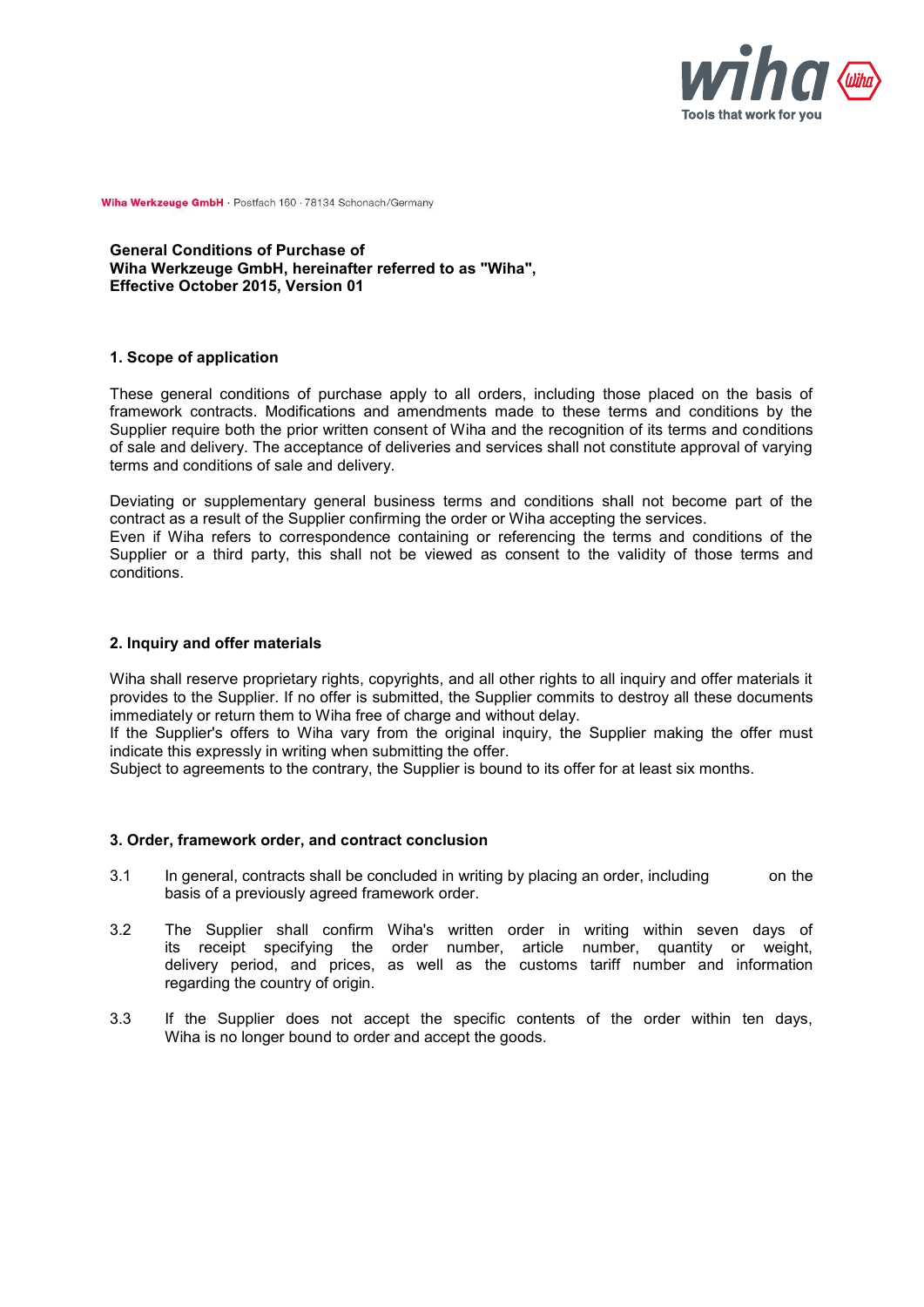

- 3.4 Technical or commercial alterations will only take effect if they are explicitly listed in the Supplier's order confirmation and verified in writing by Wiha.
- 3.5 In consultation with the Supplier, Wiha is authorised to require changes to the design, delivery period, and delivery quantities. The implications of any changes must be settled with the interests of the Supplier by mutual agreement. If an agreement cannot be reached with the Supplier, Wiha may terminate the contract with reasonable compensation for expenses accrued by the Supplier.
- 3.6 The Supplier must not make any changes to a product with standard designs without the written consent of Wiha. If deliveries are made with modified properties without prior express written consent, Wiha can refuse to accept the delivery and the payment and consequently return the goods to the Supplier free of charge.

# **4. Prices, invoices, payments, and terms of payment**

- 4.1 The prices listed in the order are considered maximum prices; it is permissible to fall below them but not to exceed them. Unless agreed otherwise, the price stated includes delivery and packaging to the delivery address specified by Wiha in the order.
- 4.2 Unless agreed otherwise, payment is due within 14 days with 3% discount or within 60 days net following receipt of the invoice or delivery which is complete and free of defects. This period assumes complete information is detailed on the delivery notes and invoices, including the order number, article number, quantity or weight, delivery period, and prices, as well as the customs tariff number and information regarding the country of origin; value-added tax must be disclosed separately.
- 4.3 Payment shall be effected upon complete delivery of the goods or services (depending on quantity and absence of defects) or permissible (agreed upon with Wiha) partial delivery and when a proper invoice has been received.
- 4.4 The payment of an invoice shall not constitute a waiver in respect of lodging complaints of defects, particularly if the damage to the delivered goods is not apparent or is concealed.
- 4.5 If the fulfilment of a contract is endangered due to the Supplier's inability to deliver or credit unworthiness, Wiha is entitled to withdraw immediately from the contract or order.
- 4.6 The Supplier is not authorised to assign its claims against Wiha to a third party or have them collected by a third party without the prior written consent of Wiha.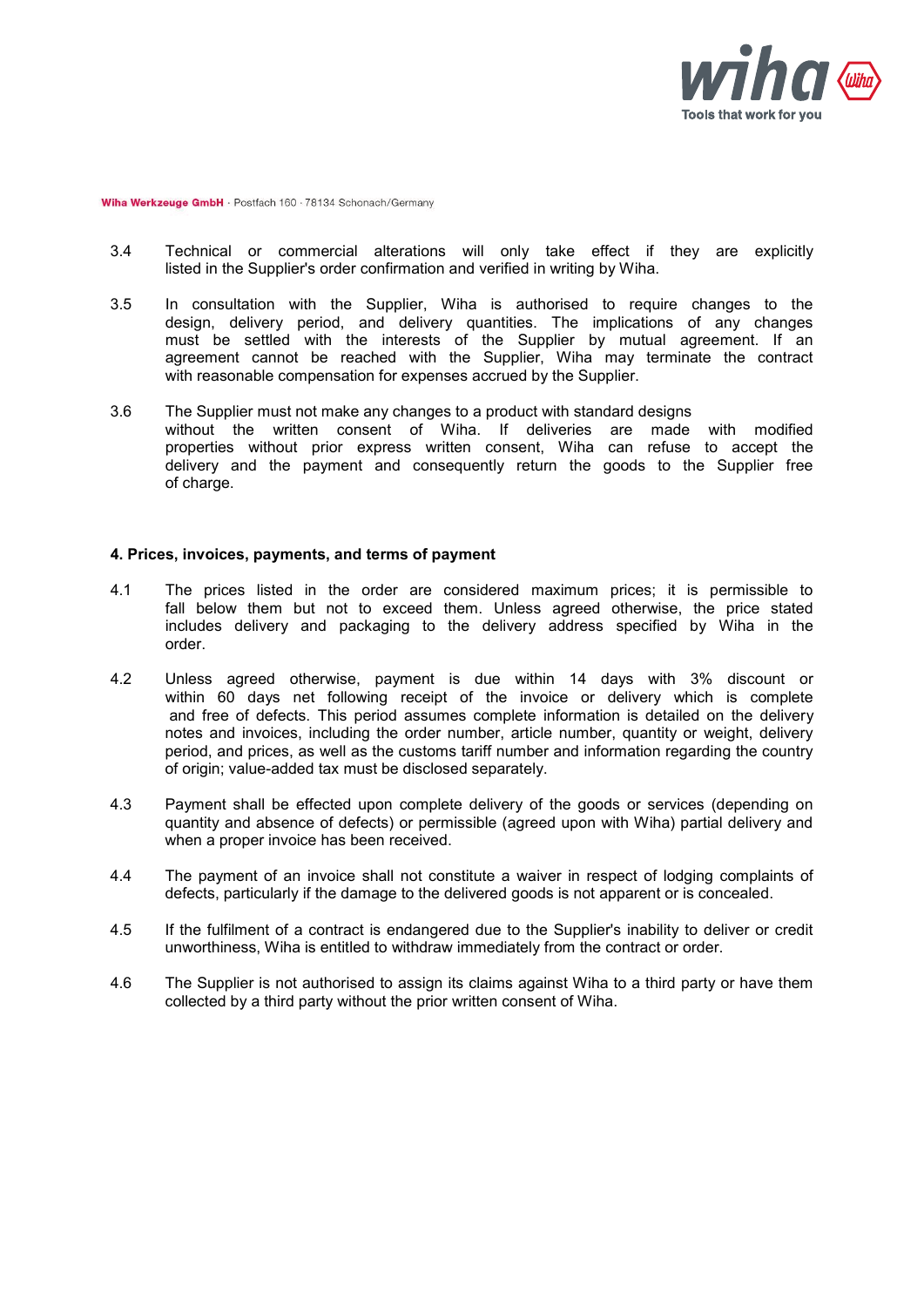

## **5. Delivery dates and delivery delays**

- 5.1 Agreed delivery dates and delivery periods in orders and calls for delivery are binding. Unless agreed otherwise, they refer to receipt at the delivery address specified in the order. If an exception is made and "ex works" delivery is agreed, the Supplier shall make the goods available in time for pick up by Wiha's contract available in time for pick up by Wiha's contract carrier, taking into account the usual time required for loading and dispatching. If the Supplier is not familiar with the contract carrier, this carrier must obtain the information from Wiha. Other carriers may only be used for delivery with the express written consent of Wiha. Without this consent, the Supplier shall bear the freight costs.
- 5.2 Wiha must be notified of apparent delivery delays without delay, and further steps should be coordinated with Wiha. Neither this notification nor Wiha's acceptance of the delayed delivery or delayed provision of services releases the Supplier from its responsibility in case of delay.
- 5.3 Regardless of existing statutory claims for damages, if the Supplier defaults, Wiha is authorised to withdraw from the contract or place replacement purchases after an appropriate grace period has expired. A delivery delay penalty of at least € 500 for each commenced week can be claimed. However, this penalty must not exceed 300% of the net value of the order affected by the delay. Furthermore, Wiha reserves the right to add this contractual penalty to any additional claims for damages.
- 5.4 Partial deliveries are only permissible in exceptional cases and require the prior consent of Wiha. The Supplier shall bear any additional transport costs incurred. In such cases, payment does not become due until the entire delivery has been made.
- 5.5 Excess or short deliveries must be agreed upon in writing in advance. Without Wiha's consent to this delivery, Wiha can reject short deliveries as defective and store excess deliveries at the Supplier's expense.

## **6. Delivery dispatch, transport, packaging, and transfer of risk**

- 6.1 Delivery will be made according to the shipping method specified in the order.
- 6.2 If free delivery is made, the Supplier shall bear all costs which arise until the goods arrive at the delivery address specified in the order. Risk is transferred following collection at the place of performance.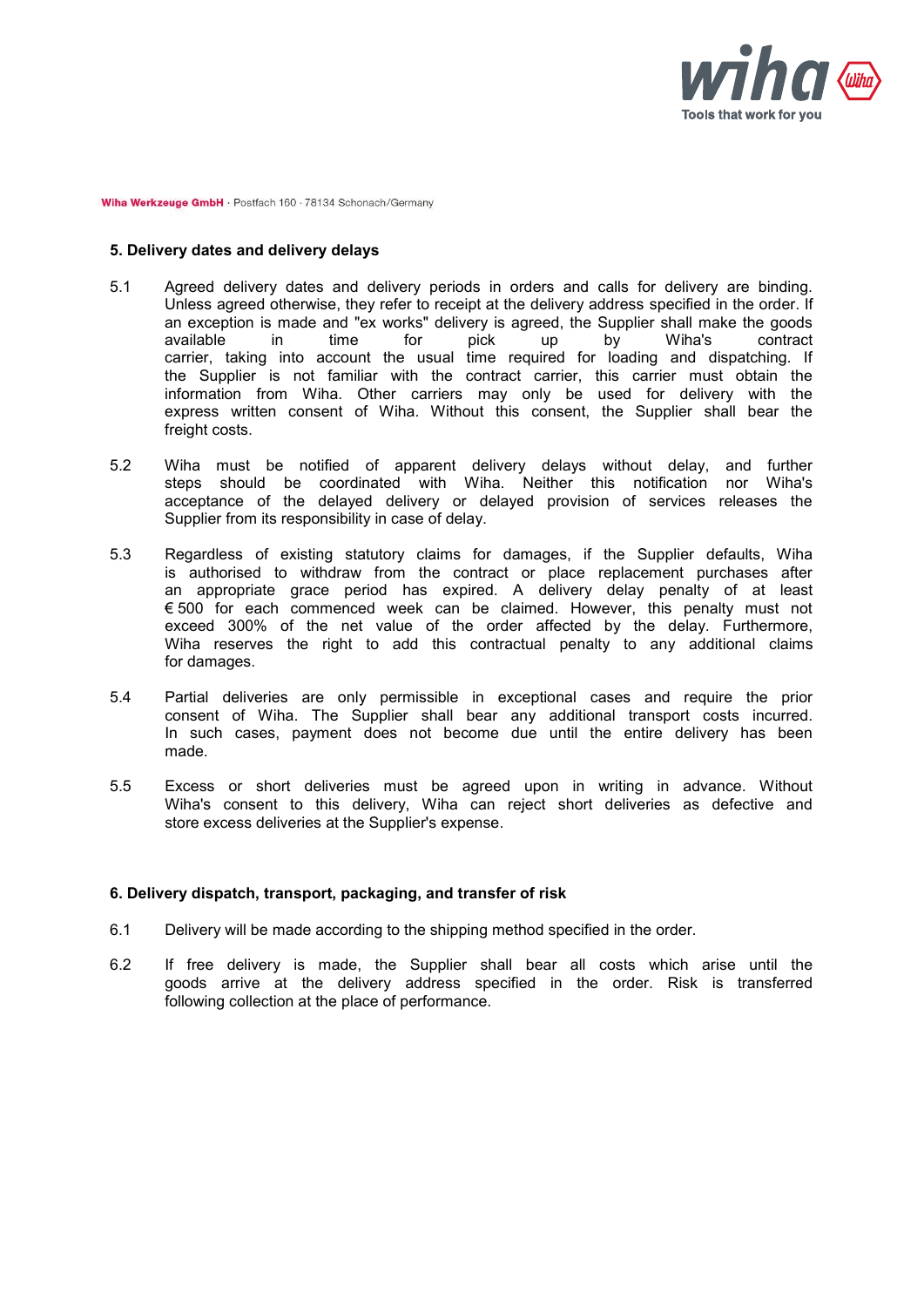

- 6.3 If delivery is made with different Incoterms, a written agreement must be reached with Wiha. If an agreement is not made, Wiha reserves the right to charge the freight costs to the Supplier or offset these costs against the invoice.
- 6.4 All deliveries must be provided with the order number, Wiha article number, quantity or weight, customs tariff number and information regarding the country of origin in the delivery notes and packaging. If these requirements are not met, Wiha is authorised to refuse to accept the delivery at the Supplier's expense and risk.

#### **7. Complaints, liability for defects**

- 7.1 Where the commercial obligation to inspect and report defects applies, Wiha will inspect the delivery and report any defects it detects in the process to the Supplier within a period of 14 days from the receipt of goods, while concealed defects must be reported within 14 days of their discovery.
- 7.2 The Supplier shall ensure that its deliveries and services are free of defects and that any warranties it has undertaken are provided and observed. In particular, warranties must comply with public law provisions, guidelines and requirements from authorities, professional associations, and the generally accepted engineering practices valid at the time of performance and fulfil all safety requirements.
- 7.3 In accordance with legal provisions for claiming defects, Wiha is authorised to require its choice of free supplementary performance (either elimination of the defect, delivery of an object free of defects, or new production).
- 7.4 If this subsequent performance remains unsuccessful, after the Supplier has been granted an appropriate grace period or if a grace period is not required by law, Wiha is authorised to demand a reduction in the purchase price or withdraw from the contract in whole or in part without compensation, as well as to claim damages rather than the performance, particularly due to a covering purchase made or the reimbursement of the expenses incurred.
- 7.5 If Wiha has attempted to reach the Supplier without success or if the Supplier is delayed in fulfilling its subsequent performance. Wiha reserves the right to eliminate the defects itself or have the defects eliminated by a third party at the Supplier's expense in urgent cases, in particular to prevent disproportionately high damages.
- 7.6 If a defect is not discovered until the deliveries have been processed and/or resold, Wiha is entitled to exercise its full rights of recourse pursuant to Section 478 of the German Civil Code because of defects claimed by the consumer.
- 7.7 The limitation period for material defect claims is 36 months unless a longer period is prescribed by law. This period commences when risk is transferred or upon acceptance, if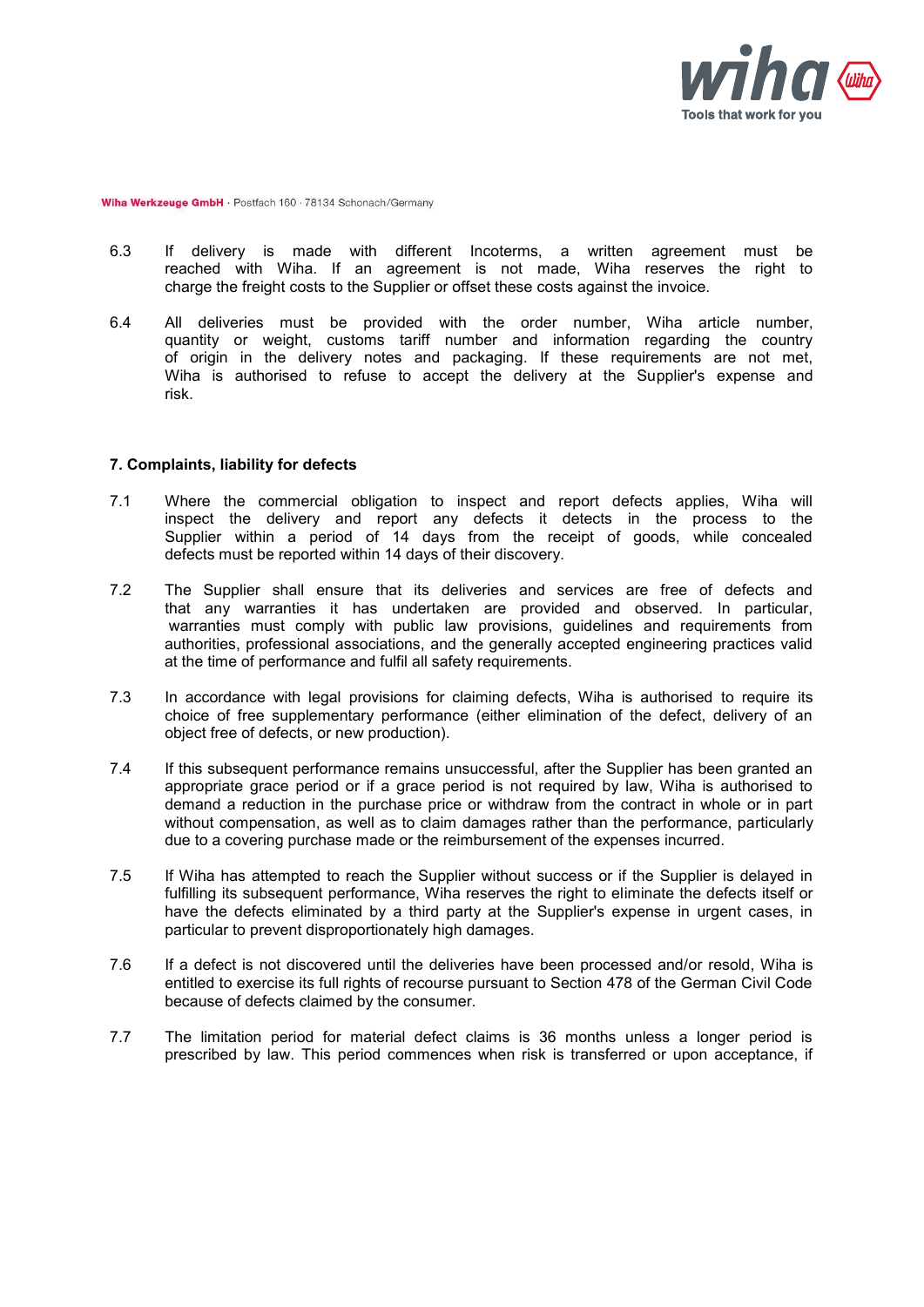

acceptance is prescribed by law or agreed upon. The limitation period for defective titles is 48 months from the delivery or acceptance, if acceptance is prescribed by law or agreed upon.

## **8. Third-party property rights**

8.1 The Supplier shall ensure that its deliveries and services are free of third-party property rights, in particular patents, trademarks, copyrights, and utility models, and that Wiha can use the deliveries for the purposes specified in the contract. The Supplier shall release Wiha from third-party claims due to domestic or international property right infringements without being prompted to do so. Furthermore, international property right infringements without being prompted to do so. Furthermore, the Supplier shall reimburse any expenses Wiha incurred as the Supplier shall reimburse any expenses Wiha incurred as a result of a third-party claim if it was due to a culpable breach of duty by the Supplier or its agent. If possible, the Supplier shall acquire at its own expense from the property rights holder those rights which allow Wiha the use according to the contract. Wiha will not make any commitments, reach any settlements, or make any other agreements with claimants without consulting the Supplier. Apart from that, Wiha is entitled to exercise all other statutory claims from the Supplier in case of defects in title.

## **9. Product liability, insurance**

- 9.1 If a claim in line with product liability provisions is made against Wiha due to a defective product, Wiha is entitled to pass any costs for compensation paid onto the Supplier. The Supplier shall release Wiha from third-party claims for damages if the Supplier is responsible for the error and would be liable in relation to third parties.
- 9.2 In cases of product liability and within the scope of its liability, the Supplier is also obligated to reimburse Wiha for activities which are implemented to prevent product liability damages to a reasonable and appropriate extent. If possible and reasonable, Wiha shall inform the Supplier regarding the contents and scope of these measures, in particular when a recall is required, and offer the Supplier the opportunity to comment. Other statutory claims shall remain unaffected.
- 9.3 The Supplier commits to maintain product liability insurance and recall insurance with coverage totalling € 5,000,000.00 per personal injury/property damage – as a lump sum –and including North America. If Wiha is entitled to additional claims for damages, they shall remain unaffected.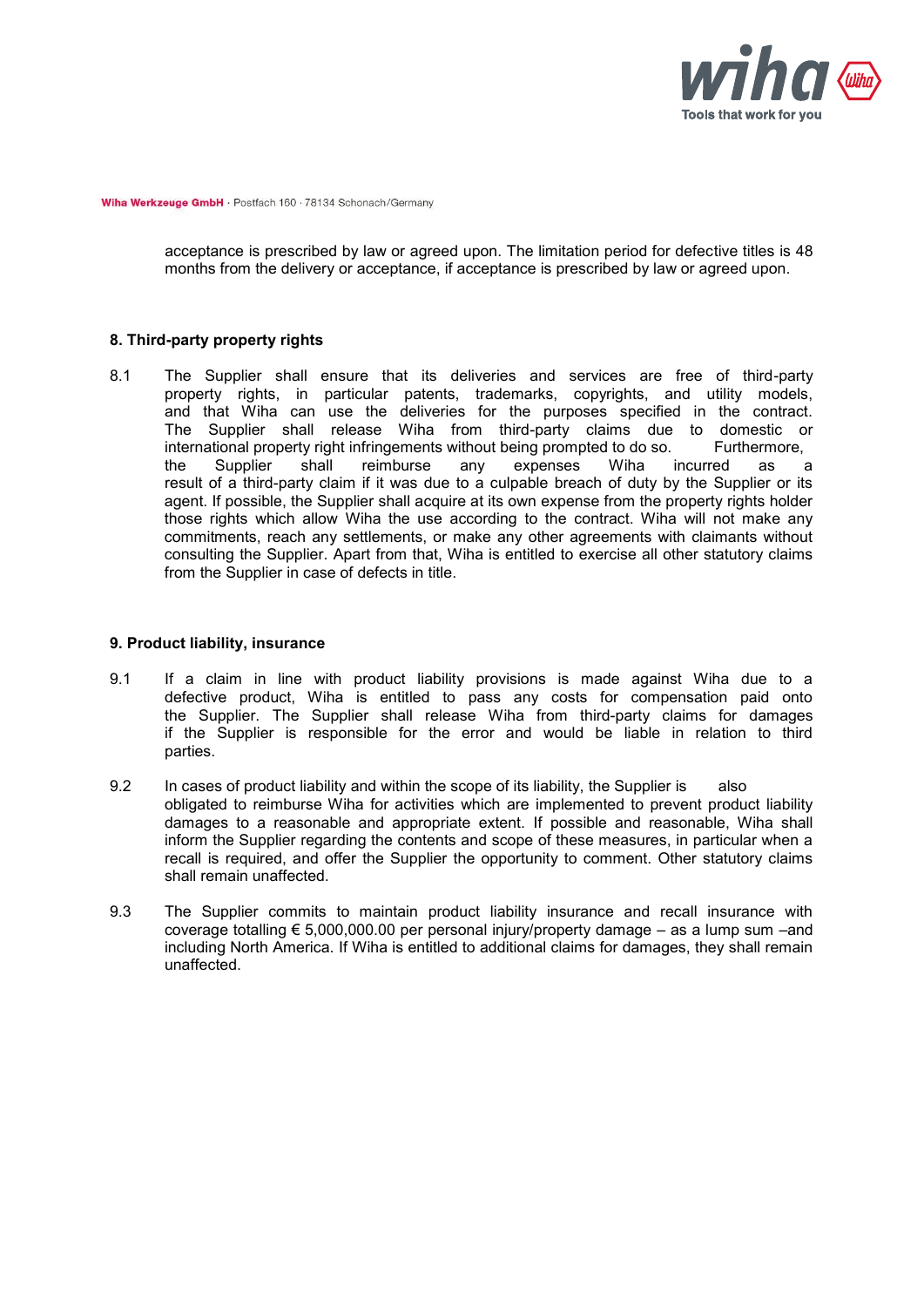

## **10. Tools, moulds, retention of title**

- 10.1 Without the written consent of Wiha, the Supplier must not disclose to third parties any tools, moulds, models, samples, drawings, standard sheets, or other documents provided by Wiha, including any components manufactured using these. Furthermore, the Supplier may not use them for any purposes not specified in the contract.
- 10.2 The Supplier's processing or transforming of materials provided by Wiha is performed on Wiha's behalf. If materials provided by Wiha are processed with other parts, Wiha shall acquire joint ownership of the new object in the ratio of the value of the materials provided by Wiha to the other processed materials at the time of processing. When materials provided by Wiha are inseparably mixed with other objects not belonging to Wiha, Wiha shall acquire joint ownership of the new object in the ratio of the materials provided by Wiha to the other objects at the time of the combination. If this combination results in the Supplier's property being considered the main object compared to the materials provided by Wiha, the Supplier shall transfer partial joint ownership of the new object to Wiha and store it for Wiha.
- 10.3 Wiha objects to all regulations and declarations on the retention of title by the Supplier which go beyond the simple legal retention of title.

#### **11. Non-disclosure**

11.1 The Supplier agrees to use technical and commercial information, particularly development and manufacturing expertise, experience, constructions, programs, and knowledge of business relationships at Wiha, only within the scope of its cooperation with Wiha. Moreover, the Supplier agrees to handle this information confidentially beyond the duration of the contract and not make the information accessible to third parties.

Drawings, CAD data, models, stencils, samples, and the like may not be conceded to unauthorised third parties, nor may they be made accessible to third parties. Duplicating information or items of this type is only permissible if required by the present contract and allowed by copyright provisions.

The Supplier agrees to impose an appropriate confidentiality obligation on all its employees and third parties who must be involved in order to provide the contractual services, as well as to use professional diligence to prevent employees and third parties who are not involved in providing the contractual services from accessing information in accordance with sections 1. and 2. The Supplier shall ensure that the non-disclosure agreements of employees and third parties responsible for contractual services are also observed if an employee leaves the company during the duration of this agreement or the contractual relationship with the third party ends.